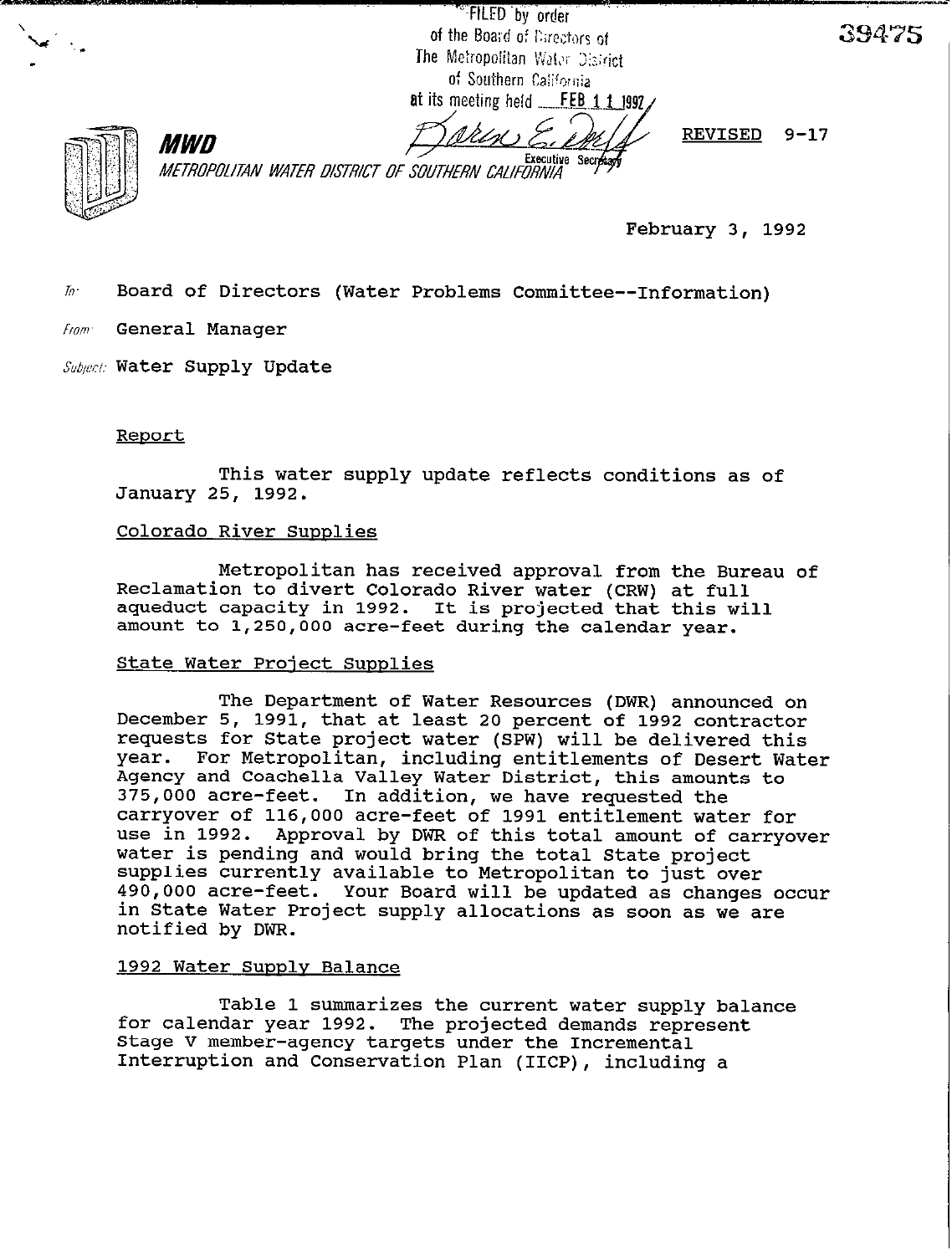### Board of Directors

four-percent adjustment factor. This demand projection and the anticipated firm supply allocation of SPW and CRW in 1992<br>indigates a supply deficit of 150,000 agre-feet beyound Ct indicates a supply deficit of 150,000 acre-feet beyound Stage V demands.

The actual amount of 1992 deliveries will depend on member agency demands during the year as well as final amounts of SPW allocated in 1992, and the potential purchase of water from a 1992 Water Bank should such a bank be formed and Metropolitan participates. The concept of additional purchases by Metropolitan from a 1992 Water Bank is detailed in a separate letter to your Board.

### Board Committee Assiqnments

This letter is an informational item to the Water Problems Committee because of its authority with regard to policies, sources, and means of importing water required by the District: and policies regarding water conservation, reclamation, reuse, and underground storage of water and the use thereof, pursuant to Administrative Code Section 2481 (a) and (i).

## Recommendation

For information only.

ur Brankall

AIB/sjm

Attachment